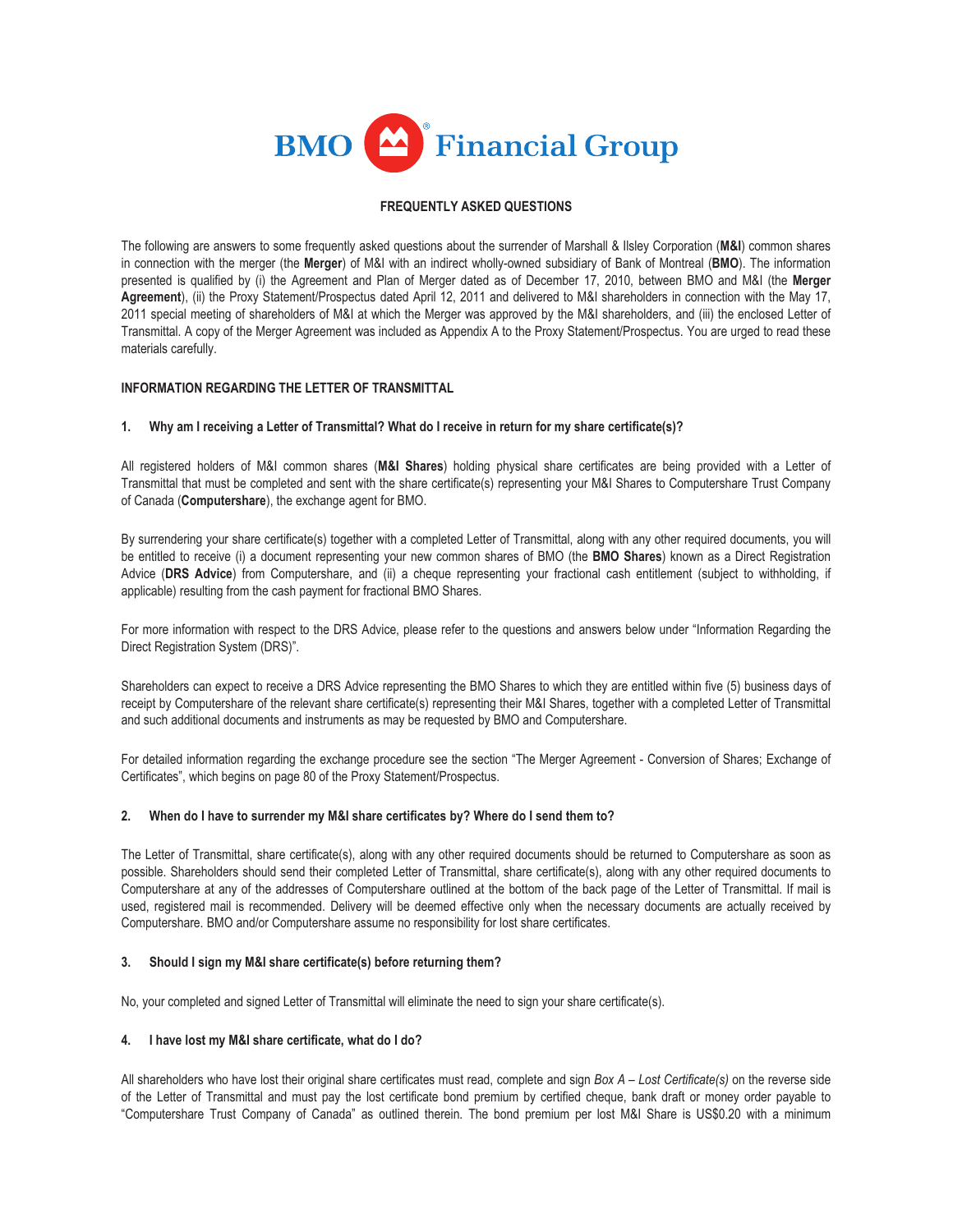premium of US\$20.00. This bond premium is calculated based upon each lost M&I Share, not per each lost share certificate. If you have lost more than 250 M&I Shares, you will need to have your signature in *Box A – Lost Certificate(s)* of the Letter of Transmittal notarized. If any amount of lost certificates represents (or is expected to represent) a value of M&I Shares of more than \$250,000.00, then shareholder(s) should contact Computershare for additional information. If a shareholder's lost certificate(s) is part of an estate or trust, please contact Computershare for additional information.

## **5. What if I do not want to surrender my M&I Shares?**

The Merger was approved by the shareholders of M&I at the special meeting of shareholders of M&I held on May 17, 2011 and, accordingly, at the effective time of the Merger, the M&I Shares ceased to exist as they were; M&I shareholders do not have the option to keep their M&I Shares.

Following the effective time of the Merger, you will not be entitled to receive any payment of dividends or other distributions declared by BMO until you have surrendered your certificate(s) representing M&I Shares for exchange, the properly completed Letter of Transmittal and any other required documents.

If you do not surrender your M&I share certificates, the BMO Shares that you would have received may be considered abandoned property after a specified period of time under applicable abandoned property, escheat or similar laws and may be required to be delivered to an appropriate public official. None of BMO, M&I, Computershare or any other person shall be liable to you for any amount delivered in good faith to a public official in accordance with such abandoned property, escheat or similar laws.

## **6. What if I also hold M&I Shares in book-entry form and/or in the M&I Dividend Reinvestment Plan (M&I DRIP)?**

If you held M&I Shares in book-entry form and/or in the M&I DRIP in addition to physical share certificates, such shares held in book-entry form and/or in the M&I DRIP were automatically exchanged for whole BMO Shares and the applicable fractional cash payment will be sent to you upon receipt of your share certificate(s) together with a properly completed Letter of Transmittal and any other required documents. You must record all of your M&I Shares, not just those shares held in certificate form, on your Letter of Transmittal.

# **7. What if the Letter of Transmittal must be signed by an individual acting as an executor, agent or similar capacity of the registered shareholder?**

Where a Letter of Transmittal, share certificate, or share transfer power of attorney is executed by an executor, administrator, trustee, guardian, attorney-in-fact, agent, corporation, partnership or association, or is executed by any other person acting in a fiduciary or representative capacity, such person must indicate that when signing the Letter of Transmittal, share certificate, or share transfer power of attorney and provide evidence of the signatory's authority to act. BMO and Computershare may, at each of their sole discretion, require additional evidence of such authority to act or additional information.

# **8. What should I do if I want my BMO Shares issued in a different name(s)?**

If the Letter of Transmittal is signed by a person other than the registered shareholder(s) of the M&I Shares, or if the cheque and/or BMO Shares are to be issued to a person other than the registered shareholder(s) of the M&I Shares, such surrendered share certificate(s), Letter of Transmittal, along with any other required documents, must be accompanied by an appropriate share transfer power(s) of attorney properly completed by the registered shareholder(s). You can obtain the transfer of ownership requirements and instructions through Computershare's Investor Center at www.computershare.com or by calling Computershare at 1-877-477-1537.

If the cheque and/or BMO Shares are to be issued to a person other than the registered shareholder(s) of the M&I Shares, the Form W-9 must be completed by the transferee and returned with the Letter of Transmittal. If the Form W-9 is not completed by the transferee, the transferee may be subject to backup withholding and other penalties. If you need additional or replacement copies of the Form W-9, these are available on the Internal Revenue Service's (**IRS**) website at www.irs.gov. For more information with respect to backup withholding, please refer to question 27 below under "Information Regarding Tax Consequences of the Merger".

If transfer or other similar taxes become payable because payment of the merger consideration was to a person other than the registered shareholder, it shall be a condition of the issuance and delivery of the merger consideration that the amount of any such taxes (whether imposed on the registered shareholder or the transferee) shall be delivered to Computershare or satisfactory evidence of payment of the taxes, or exemption therefrom, shall be submitted before the merger consideration is paid or issued.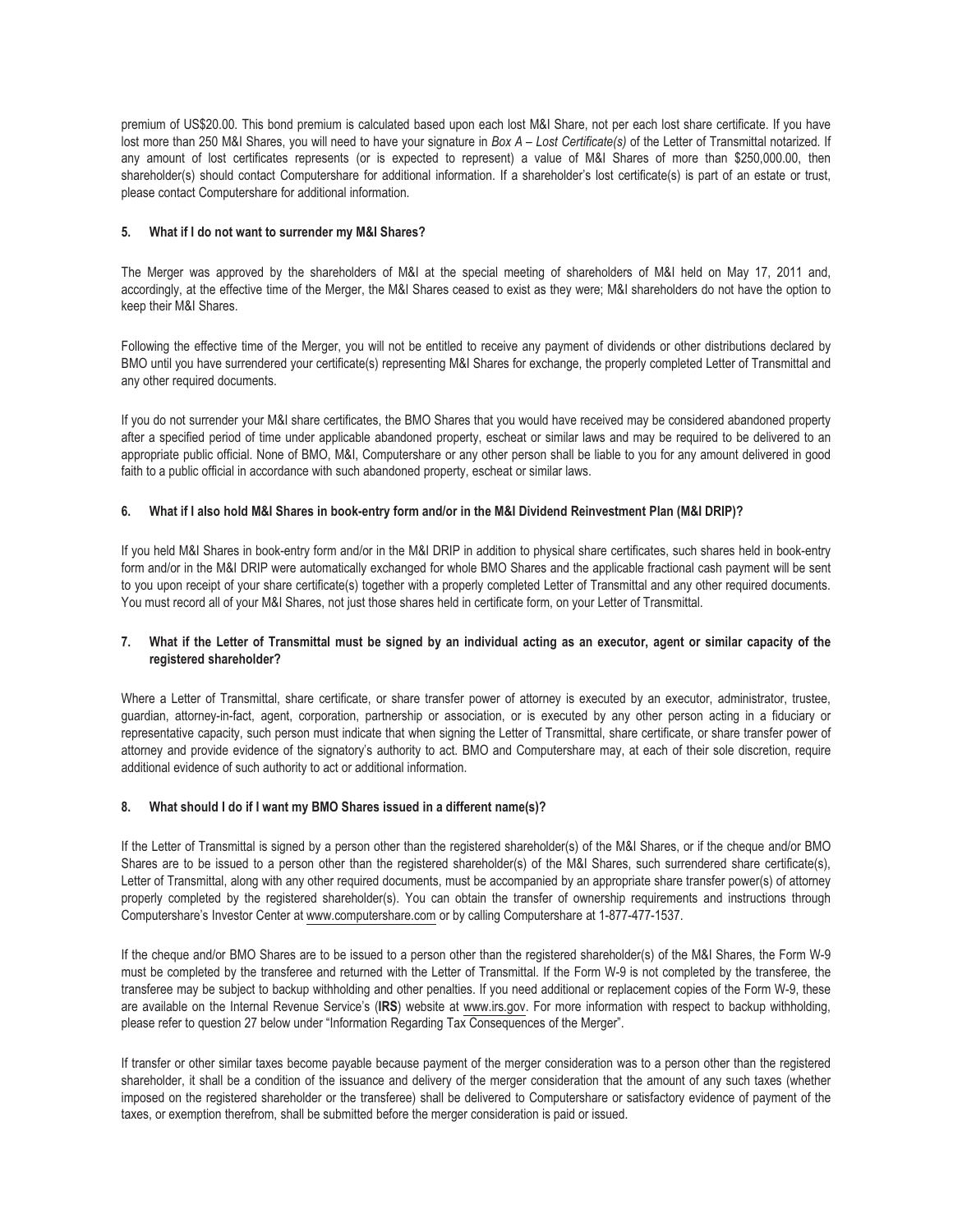## **9. What if my address has/will change? What if the address on the Letter of Transmittal is incorrect?**

The Letter of Transmittal was sent to the address of each registered shareholder of M&I as listed on the current M&I shareholder register. If you have changed or will be changing your address, or if the address as indicated at the top of the Letter of Transmittal is incorrect, please send a letter addressed to Computershare confirming your new address along with the Letter of Transmittal, the original M&I share certificate(s), and with any other required documents. Computershare will send the merger consideration to your new address.

### **10. Will the M&I Shares continue to be listed on the New York Stock Exchange (NYSE) now that the Merger is effective?**

No, after the effective time of the Merger, the M&I Shares were effectively delisted from the NYSE.

### **11. When will I be able to trade my new BMO Shares? Where can I trade my new BMO Shares?**

Until Computershare is in receipt of a properly completed Letter of Transmittal, the original share certificate(s), and any other required documents, and subsequently issues the merger consideration and sends you an initial DRS Advice, **you will not be able to sell or otherwise transfer your BMO Shares.**

Once you are able to trade your BMO Shares, they can be traded on the Toronto Stock Exchange (**TSX**) or the NYSE, as BMO is listed on both the TSX and the NYSE under the symbol "BMO".

#### **INFORMATION REGARDING BMO DIVIDENDS**

#### **12. When will I be entitled to dividends on my BMO Shares?**

You are entitled to any dividends to be paid to BMO shareholders of record on a record date falling after the effective time of the Merger. For example, BMO's board of directors declared a dividend to be paid on August 26, 2011 to shareholders of record on August 2, 2011 (the **Record Date**). Accordingly, because the Record Date falls after the effective time of the Merger, July 5, 2011, you will be entitled to the dividends paid on August 26, 2011; provided that you continue to hold to hold BMO Shares on the Record Date.

Please note that U.S. shareholders are generally subject to a 15% Canadian withholding tax on BMO dividend payments. The Canadian taxes withheld will, subject to certain limitations, be creditable or deductible against U.S. federal income taxes. You should consult your tax advisor to obtain further details on the taxation of BMO dividends received by you.

### **13. How and when are BMO dividends paid?**

Dividends on BMO Shares are declared and approved by the Board of Directors of BMO and have historically been paid quarterly in the months of February, May, August and November, while the record dates have historically been at the beginning of such months.

Dividends are paid in U.S., Canadian and U.K. funds according to the address of record of the shareholder. U.S. and Canadian shareholders can elect to have their dividends paid in either U.S. or Canadian funds, however if no election is made, shareholders will be paid in funds according to their address of record.

### **14. What happens to any dividends that I may be entitled to if I have my BMO Shares held in my Direct Registration System (DRS) account?**

Your dividends will not be affected by having a DRS account. You will continue to have the same choices as to how to receive your dividends, whether your account is set-up for dividends to be reinvested, paid to you by cheque or directly deposited into a bank account.

### **INFORMATION REGARDING THE DIRECT REGISTRATION SYSTEM (DRS)**

### **15. What is Direct Registration?**

The Direct Registration System (DRS) is a system that allows you to hold your BMO Shares in "book-entry" form without having a physical share certificate issued as evidence of ownership. Instead, your BMO Shares are held in your name and registered electronically in BMO's records, which will be maintained by its transfer agent, Computershare Trust Company of Canada.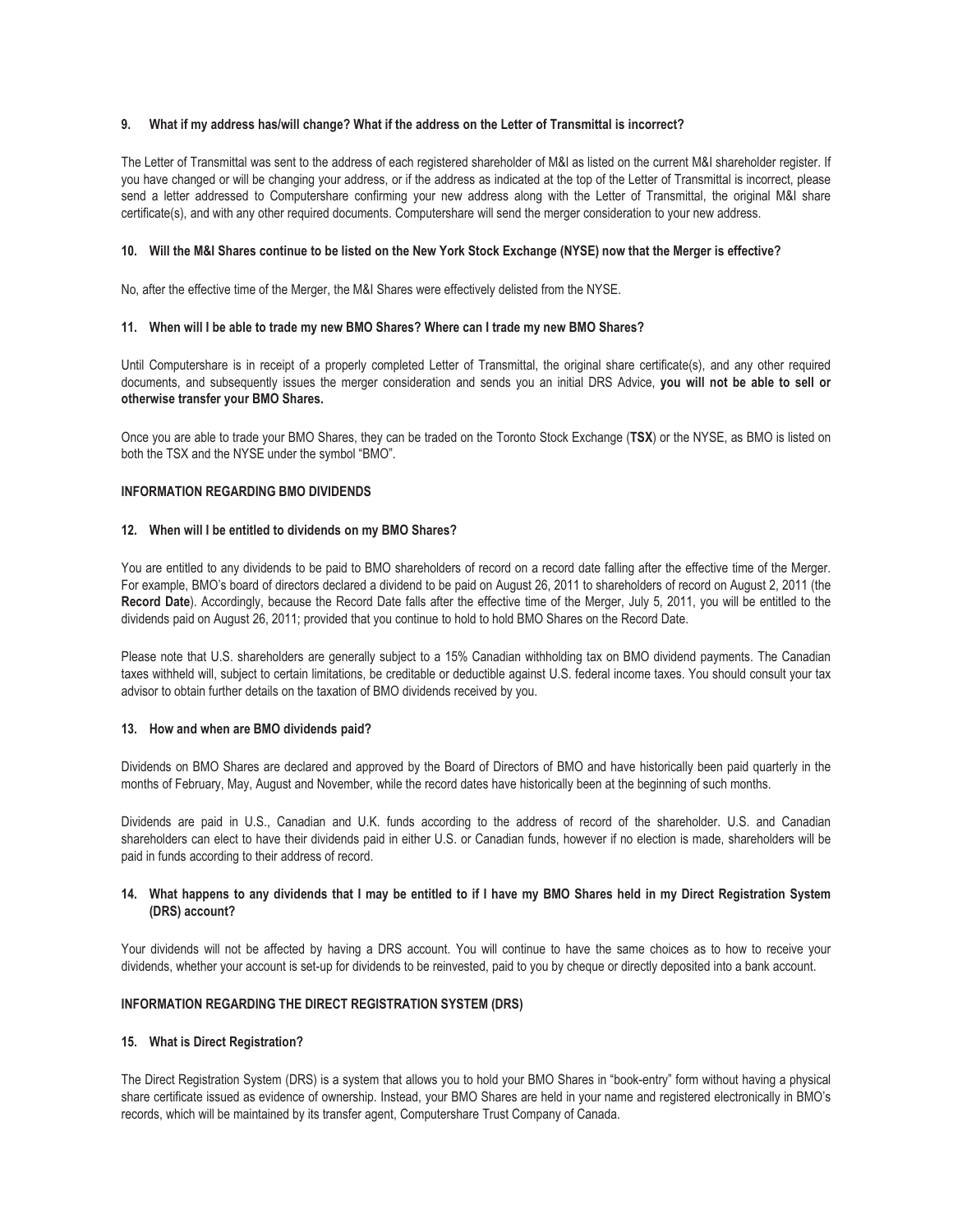# **16. What are the benefits of participating in DRS?**

The benefits of participating in DRS include:

- It eliminates the need for shareholders to safeguard and store certificates.
- It avoids the significant cost of a surety bond for the replacement of, and the effort involved in replacing physical certificate(s) that might be lost, stolen or destroyed.
- It permits/enables electronic share transactions.

# **17. Without physical share certificates, how will I know how many BMO Shares I own?**

The first time your BMO Shares are recorded under DRS (upon completion of the Merger and receipt by Computershare of your properly completed Letter of Transmittal and other required documents, along with your share certificates), you will receive an initial DRS Advice acknowledging the number of BMO Shares you hold in your DRS account. Each time you have any movement of shares into or out of your DRS account, you will be mailed an updated DRS Advice. You may request an additional statement at any time by contacting Computershare at 1-800-340-5021 or by accessing your account online at www.computershare.com/bmo.

## **18. How can I access my DRS account on-line?**

Registered shareholders of BMO are entitled to full portfolio access to their DRS account(s) through Computershare at www.computershare.com/bmo. To create an account in the Computershare Investor Centre simply click on the link "Register now". In order to create your User ID and Password, you will require your Computershare account number (which appears on the front page of your initial DRS Advice), your postal or zip code and/or your last name.

## **19. Is there a fee to participate in DRS?**

No, there is no fee to participate.

# **20. Can I transfer my BMO Shares from my DRS account to my brokerage account?**

Yes.

In the United States, you should have your broker request that your BMO Shares in your DRS account be sent to them through the Depository Trust Company's Direct Registration Profile System. You need to supply your broker with a copy of your latest DRS Advice and the following information:

- Your Computershare account number (on your DRS Advice)
- Your Social Security Number or Taxpayer Identification Number
- Computershare's DTC number: 7807
- The number of whole BMO Shares you wish to move from your Computershare DRS account to your brokerage account

In Canada, you should have your broker request that your BMO Shares in your DRS account be sent to them through the Canadian Depository for Securities CDSX System. You need to supply your broker with a copy of your latest DRS Advice and the following information:

- Your Computershare account number (on your DRS Advice)
- Your Social Insurance Number
- The number of whole BMO Shares you wish to move from your Computershare DRS account to your brokerage account.

Your broker will then electronically initiate the transfer of your BMO Shares from your DRS account based on your instructions.

# **21. How can I sell my BMO Shares held in my DRS account?**

To sell BMO Shares in your DRS account, you can:

- Instruct your broker to sell all or part of your BMO Shares in your DRS account, but first your BMO Shares must be delivered or transferred to your broker. Please read the instructions immediately above which describes the information your broker requires to move your BMO Shares in your DRS account electronically to their control within their respective depository; or
- Request a physical share certificate from Computershare and deliver it to your broker to sell.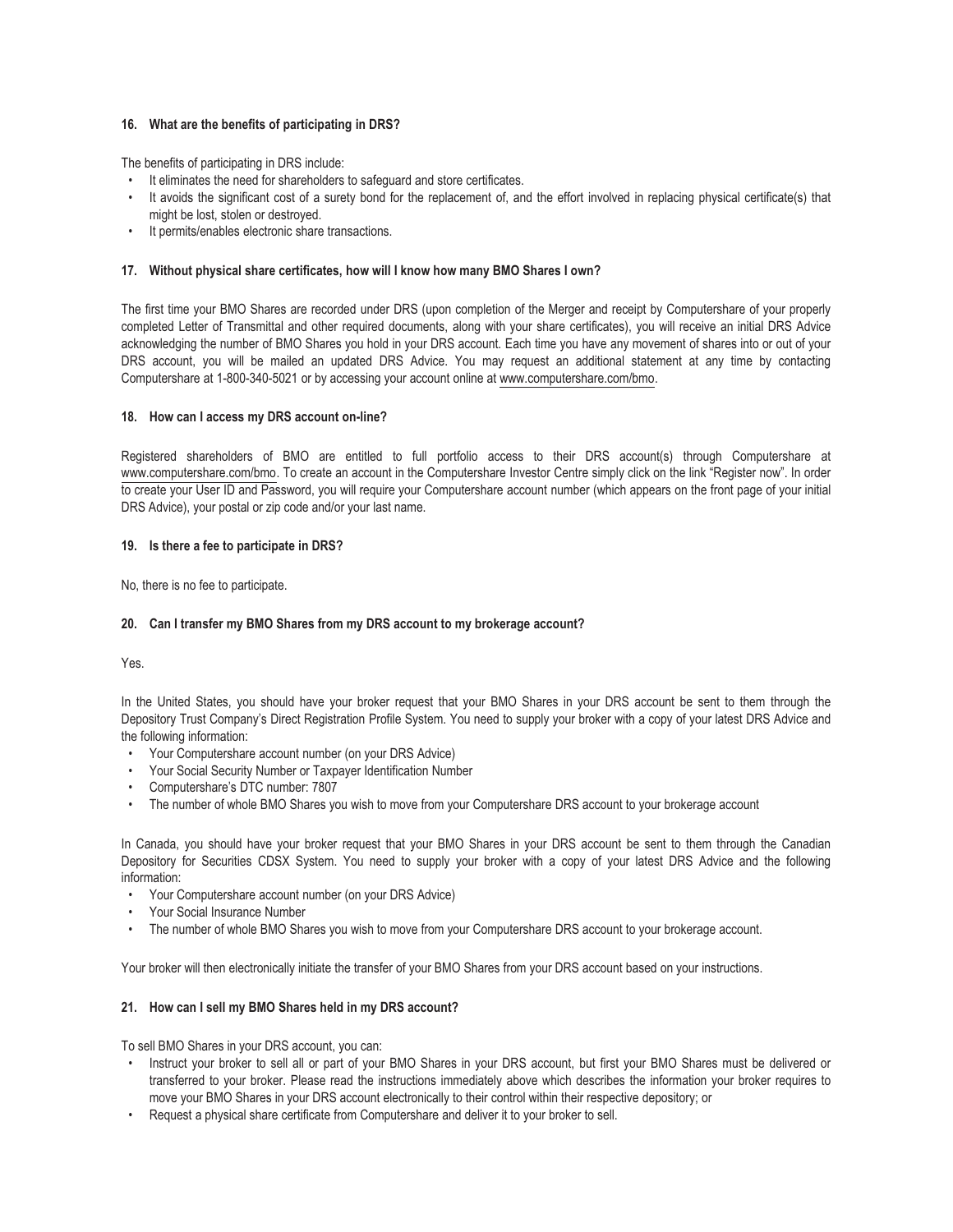## **22. Can I request a share certificate for my BMO Shares?**

Yes. You may request a physical share certificate for all or a portion of your BMO Shares by checking the "Issue securities" box on the reverse side of your DRS Advice indicating the number of BMO Shares for which you would like a certificate issued and returning the DRS Advice to Computershare at Attn: Stock Transfer Department; 9<sup>th</sup> Floor, 100 University Ave, Toronto Ontario, Canada. A certificate, at no cost to you, will be sent by first class mail within approximately three (3) business days of receipt by Computershare of your instructions. Any BMO Shares for which you requested a certificate be issued will be removed from your DRS account.

### **23. What if I have more questions about DRS?**

For more information about DRS, please contact Computershare at 1-800-340-5021 (toll free within Canada and the U.S.) or 514-982-7555 (outside of Canada and the U.S.) or visit Computershare on-line at www.computershare.com/service.

## **INFORMATION REGARDING M&I'S AND BMO'S DIVIDEND REINVESTMENT PLANS**

## **24. How will the Merger affect the M&I DRIP?**

If you held M&I Shares in the M&I DRIP in addition to your physical share certificates, all M&I Shares held in the M&I DRIP have automatically been exchanged to BMO Shares and the applicable fractional cash payment will be sent to you upon receipt of your share certificate(s) together with a properly completed Letter of Transmittal and any other required documents.

## **25. How do I enroll my BMO Shares in the BMO Dividend Reinvestment Plan (BMO DRIP) following the exchange of my M&I Shares?**

Once you have surrendered your certificate(s) representing M&I Shares for exchange, the properly completed Letter of Transmittal and any other required documents to Computershare, you will receive an information package which includes the Bank of Montreal Shareholder Dividend Reinvestment and Share Purchase Plan Prospectus that describes the features of the BMO DRIP, as well as an enrolment form if you wish to participate in the BMO DRIP. In addition, an enrolment form and other information about the BMO DRIP can be found on Computershare's website at www.computershare.com/bmo. All BMO shareholders are eligible to participate in the BMO DRIP.

### **U.S. TREASURY DEPARTMENT CIRCULAR 230 DISCLOSURE**

*Internal Revenue Service Circular 230 Notice*: To ensure compliance with Internal Revenue Service Circular 230, you are hereby notified that: (a) any discussion of U.S. federal tax issues contained or referred to in this document or any document referred to herein is not intended or written to be used, and cannot be used by you for the purpose of avoiding penalties that may be imposed on them under the U.S. Internal Revenue Code; (b) such discussion is written for use in connection with the promotion or marketing of the transactions or matters addressed herein; and (c) you should seek advice based on their particular circumstances from an independent tax advisor.

# **INFORMATION REGARDING TAX CONSEQUENCES OF THE MERGER**

It is important to note that the U.S. federal income tax consequences described below may not apply to some holders of M&I Shares, including certain holders specifically referred to under "The Merger—Material United States Federal Income Tax Consequences" beginning on page 64 of the Proxy Statement/Prospectus. Your tax consequences will depend on your individual situation. Accordingly, we strongly urge you to consult your tax advisor for a full understanding of the tax consequences of the Merger in your particular circumstances, as well as any tax consequences that may arise from the laws of any other taxing jurisdiction.

### **26. What are the material U.S. federal and Canadian income tax consequences of the Merger to holders of M&I Shares?**

The Merger has been structured to qualify as a reorganization for U.S. federal income tax purposes. It was a condition to M&I's and BMO's respective obligations to complete the Merger that each of BMO and M&I receive a legal opinion from Sullivan & Cromwell LLP and Wachtell, Lipton, Rosen & Katz, respectively, to the effect that (i) the Merger, together with the purchase by a subsidiary of BMO from the U.S. Treasury of all of the issued and outstanding shares of the TARP Preferred Stock will qualify as a "reorganization" within the meaning of Section 368(a) of the U.S. Internal Revenue Code and that each of BMO, a BMO subsidiary and M&I will be a party to that reorganization within the meaning of Section 368(b) of the U.S. Internal Revenue Code and (ii) the merger will not result in gain recognition to the holders of M&I common shares pursuant to Section 367(a) of the U.S. Internal Revenue Code (assuming that, in the case of any such holder who would be treated as a "five-percent transferee shareholder" within the meaning of Treasury Regulations Section 1.367(a)-3(c)(5)(ii), such